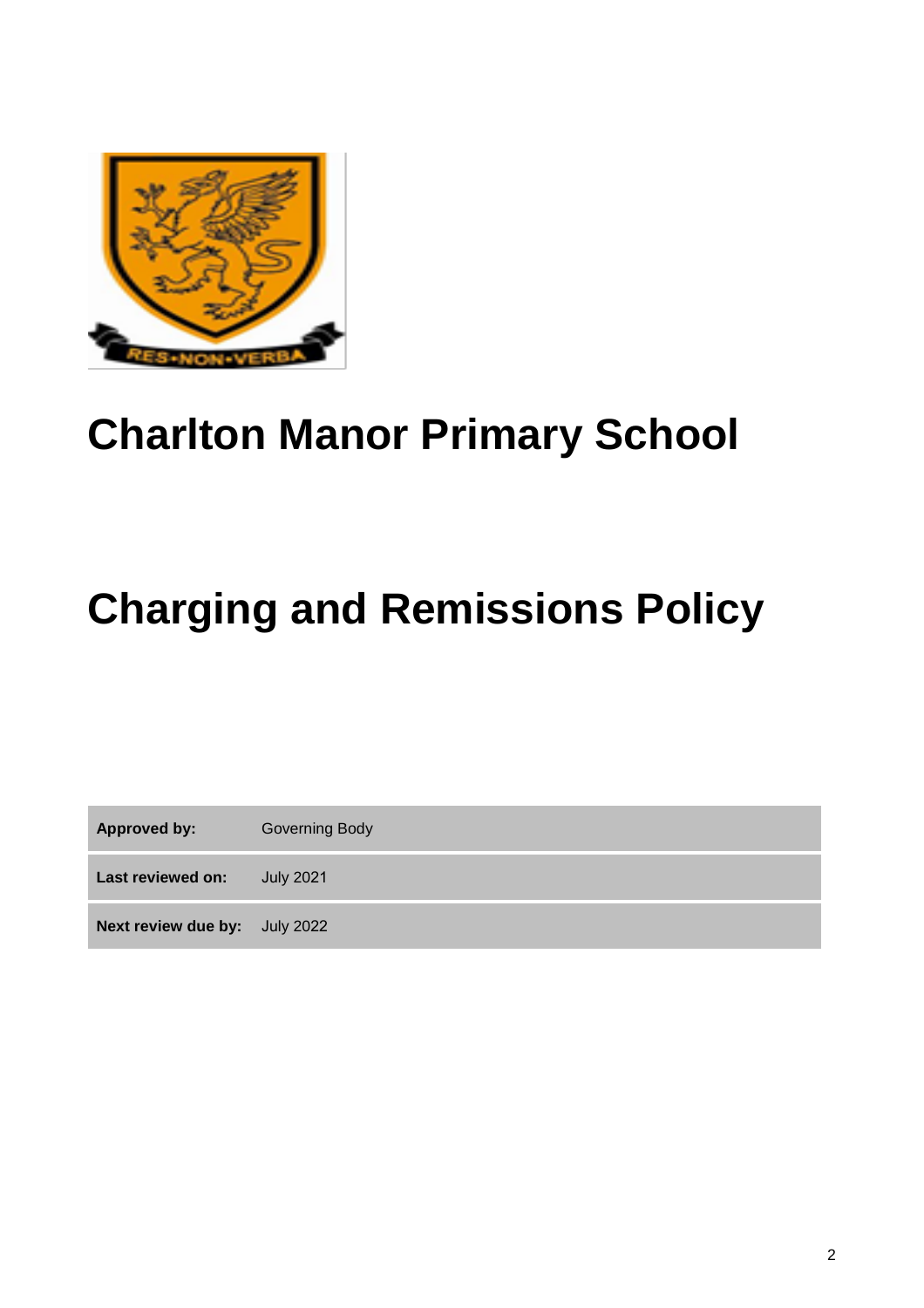## **Contents**

## **1. Aims**

#### **Charlton Manor Primary School aims to:**

- Have robust, clear processes in place for charging and remissions
- Clearly set out the types of activity that can be charged for and when charges will be made

## **2. Legislation and guidance**

This policy is based on advice from the Department for Education (DfE) on [charging for school activities](https://www.gov.uk/government/publications/charging-for-school-activities) and [the Education Act 1996,](http://www.legislation.gov.uk/ukpga/1996/56/part/VI/chapter/III) sections 449-462 of which set out the law on charging for school activities in maintained schools in England.

## **3. Definitions**

- Charge: a fee payable for specifically defined activities
- Remission: the cancellation of a charge which would normally be payable

## **4. Roles and responsibilities**

#### **4.1 The governing board**

The governing body has overall responsibility for approving the charging and remissions policy, but can delegate this to a committee, an individual governor or the headteacher.

The governing body also has overall responsibility for monitoring the implementation of this policy.

In our school, responsibility for approving the charging and remissions policy has been delegated to the Headteacher.

#### **4.2 The Headteacher**

The headteacher is responsible for ensuring staff are familiar with the charging and remissions policy, and that it is being applied consistently.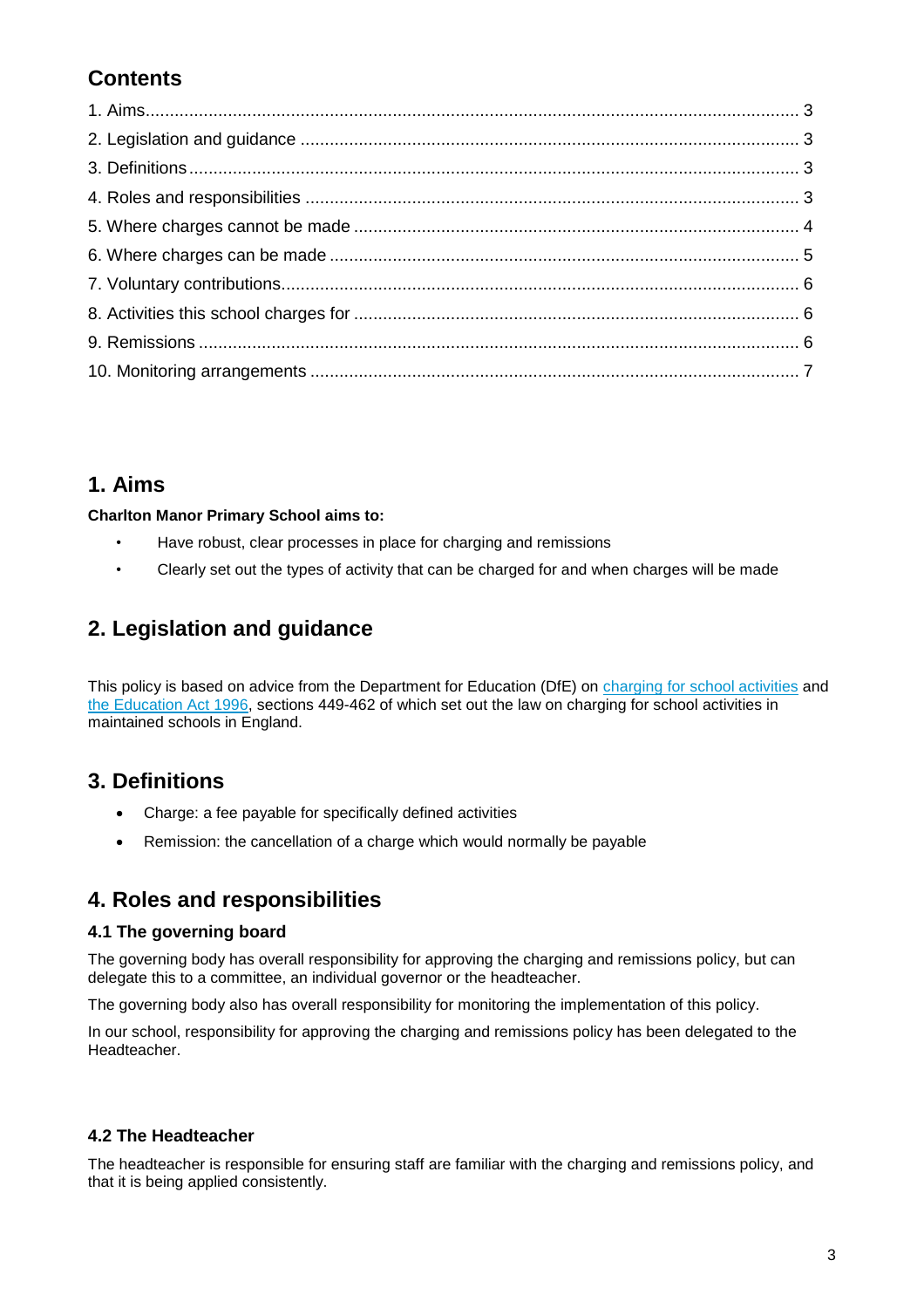#### **4.3 Staff**

Our staff are responsible for:

Implementing the charging and remissions policy consistently

Notifying the headteacher of any specific circumstances which they are unsure about or where they are not certain if the policy applies

The senior leadership team will provide staff with appropriate training and updates as necessary in relation to this policy and its implementation.

#### **4.4 Parents**

Parents are expected to notify staff or the Headteacher of any concerns or queries regarding the charging and remissions policy.

## **5. Where charges cannot be made**

Below we set out **what the school will not charge for**:

#### **5.1 Education**

Admission applications

Education provided during school hours (including the supply of any materials, books, instruments or other equipment)

Education provided outside school hours if it is part of:

- o The national curriculum
- $\circ$  A syllabus for a prescribed public examination that the pupil is being prepared for at the school
- o Religious education

Instrumental or vocal tuition, for pupils learning individually or in groups, unless the tuition is provided at the request of the pupil's parent beyond the core offer received by others

Entry for a prescribed public examination if the pupil has been prepared for it at the school

Examination re-sit(s) if the pupil is being prepared for the re-sit(s) at the school

#### **5.2 Transport**

- Transporting registered pupils to or from the school premises, where the local authority has a statutory obligation to provide transport
- Transporting registered pupils to other premises where the governing board or local authority has arranged for pupils to be educated
- Transport that enables a pupil to meet an examination requirement when he or she has been prepared for that examination at the school

Transport provided in connection with an educational visit. Voluntary donations may be requested.

#### **5.3 Residential visits**

Education provided on any visit that takes place during school hours

Education provided on any visit that takes place outside school hours if it is part of:

- o The national curriculum
- $\circ$  A syllabus for a prescribed public examination that the pupil is being prepared for at the school
- o Religious education
- Supply teachers to cover for those teachers who are absent from school accompanying pupils on a residential visit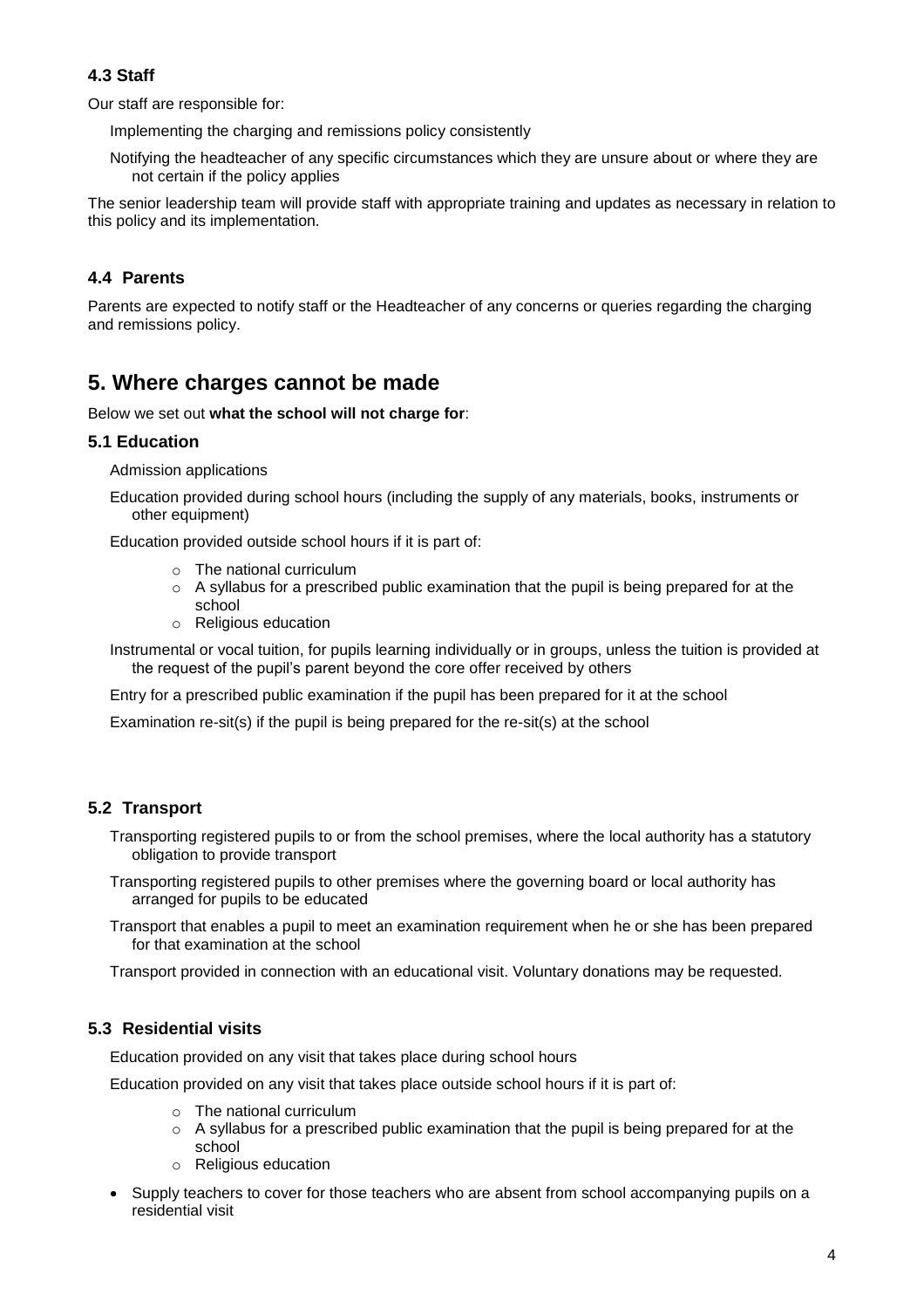## **6. Where charges can be made**

#### Below we set out **what the school can charge for**.

#### **6.1 Education**

Any materials, books, instruments or equipment, where the child's parent wishes him or her to own them

Optional extras (see below)

Music and vocal tuition, in limited circumstances

Certain early years provision

Community facilities

#### **6.2 Optional extras**

We are able to charge for activities known as 'optional extras'. In these cases, the school can charge for providing materials, books, instruments or equipment. The following are optional extras:

Education provided outside of school time that is not part of:

- o The national curriculum
- $\circ$  A syllabus for a prescribed public examination that the pupil is being prepared for at the school
- o Religious education

Examination entry fee(s) if the registered pupil has not been prepared for the examination(s) at the school

Transport (other than transport that is required to take the pupil to school or to other premises where the local authority/governing board has arranged for the pupil to be provided with education)

Board and lodging for a pupil on a residential visit

Extended day services offered to pupils (such as breakfast clubs, after-school clubs, tea and supervised homework sessions)

When calculating the cost of optional extras, an amount may be included in relation to:

Any materials, books, instruments or equipment provided in connection with the optional extra

The cost of buildings and accommodation

Non-teaching staff

Teaching staff engaged under contracts for services purely to provide an optional extra (including supply teachers engaged specifically to provide the optional extra)

The cost, or an appropriate proportion of the costs, for teaching staff employed to provide tuition in playing a musical instrument, or vocal tuition, where the tuition is an optional extra

Any charge made in respect of individual pupils will not be greater than the actual cost of providing the optional extra activity, divided equally by the number of pupils participating.

Any charge will not include an element of subsidy for any other pupils who wish to take part in the activity but whose parents are unwilling or unable to pay the full charge.

In cases where a small proportion of the activity takes place during school hours, the charge cannot include the cost of alternative provision for those pupils who do not wish to participate.

Parental agreement is necessary for the provision of an optional extra which is to be charged for.

#### **6.3 Music tuition**

The school can charge for vocal or instrumental tuition provided either individually or to groups of pupils, provided that the tuition is provided at the request of the pupil's parent.

Charges may not exceed the cost of the provision, including the cost of the staff giving the tuition.

Charges cannot be made: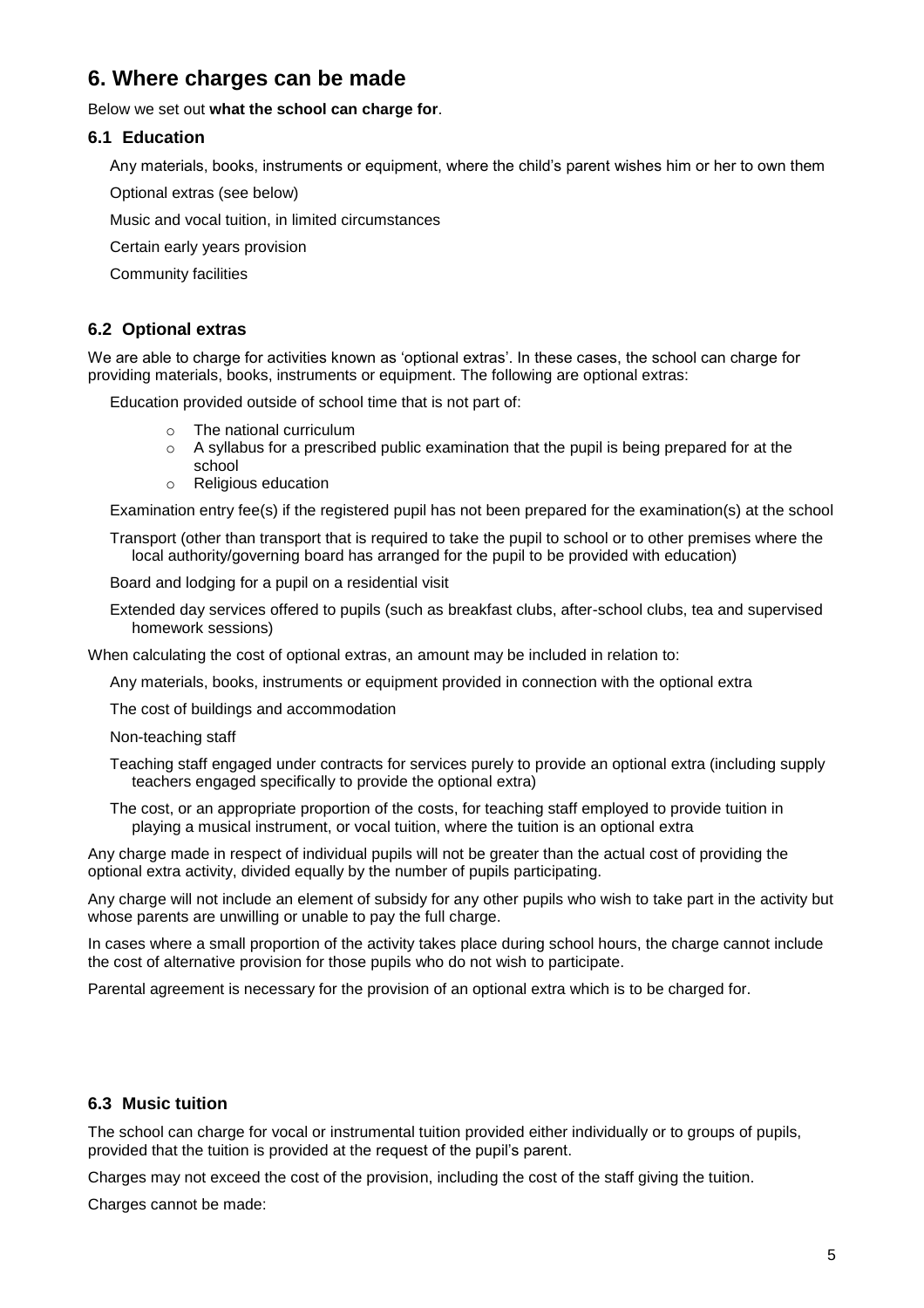If the teaching is an essential part of the national curriculum

If the teaching is provided under the first access to the Key Stage 2 instrumental and vocal tuition programme

For a pupil who is looked after by a local authority

#### **6.4 Residential visits**

We can charge for board and lodging on residential visits, but the charge must not exceed the actual cost.

## **7. Voluntary contributions**

As an exception to the requirements set out in section 5 of this policy, the school is able to ask for voluntary contributions from parents to fund activities during school hours which would not otherwise be possible.

Some activities for which the school may ask parents for voluntary contributions include (not an exhaustive list):

- School educational visits
- Additional music tuition beyond the core offer
- Sports activities
- Visits from theatre groups and non-curricular pupil workshops
- Breakfast Club
- Charity events

**There is no obligation for parents to make any contribution, and no child will be excluded from an activity if their parents are unwilling or unable to pay**. If the school is unable to raise enough funds for an activity or visit then it may be cancelled.

## **8. Activities this school charges for**

The school will charge for the following activities (not an exhaustive list):

- After School Clubs
- Specialist tuition or instruction before or after School hours, including weekends.
- Daily Fruit for Key Stage Two (if parents opt for their children to have it)
- Additional Nursery hours
- Creche hours
- International educational visits
- Residential visits
- **•** Teaching or visits outside of term time
- Hiring of facilities
- School Meals (unless eligible for FSM)

For regular activities, the charges for each activity will be determined by the governing board and reviewed annually as part of the budget setting process.

## **9. Remissions**

In some circumstances the school may not charge for items or activities set out in sections 6 and 8 of this policy. This will be at the discretion of the governing board and will depend on the activity in question and available funding.